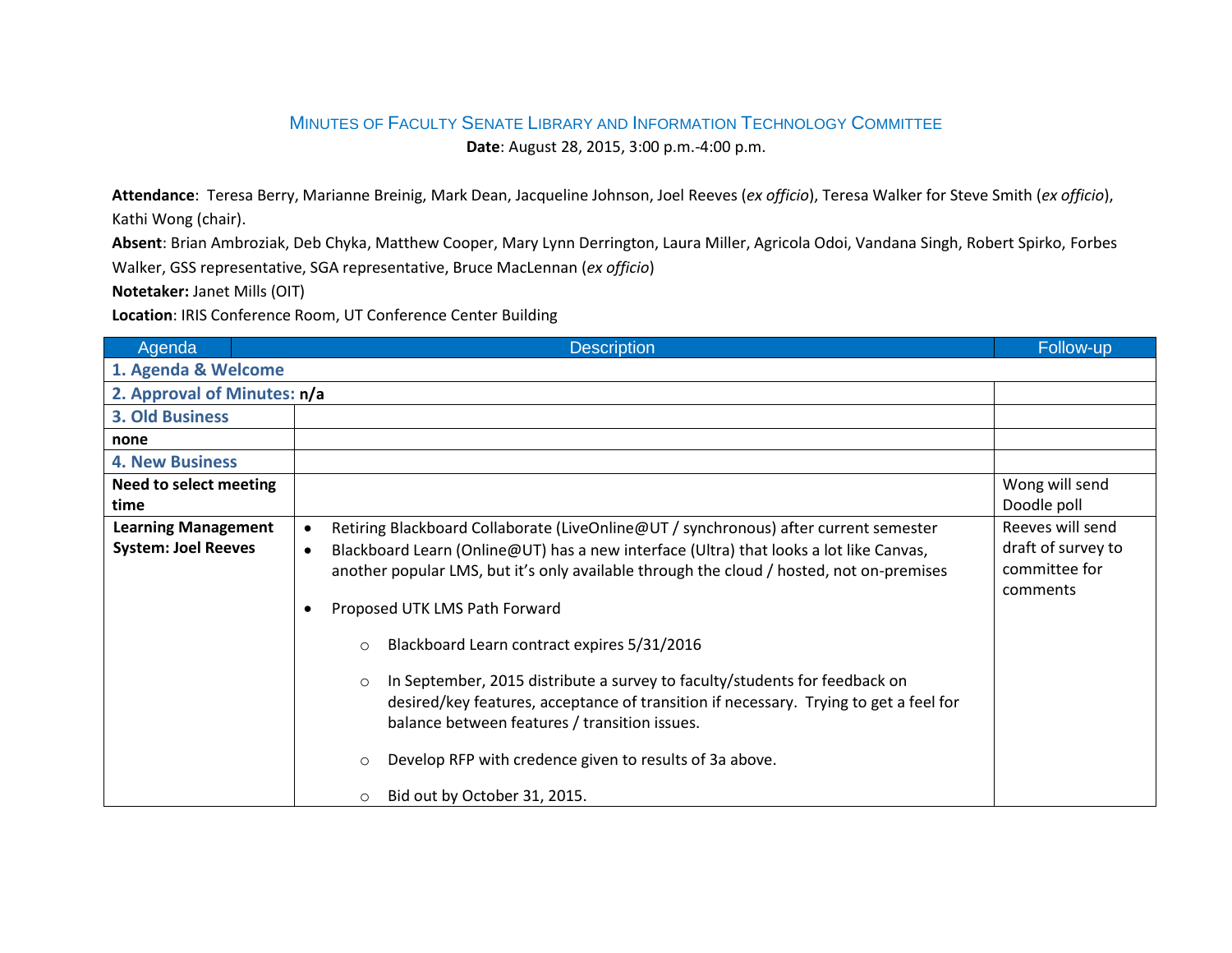|                                                   | Collect bids by November 30, 2015.<br>$\circ$                                                                                                               |                                            |
|---------------------------------------------------|-------------------------------------------------------------------------------------------------------------------------------------------------------------|--------------------------------------------|
|                                                   | Evaluate options through January and determine winner by January 31, 2016.<br>$\circ$                                                                       |                                            |
|                                                   | Develop transition plan if necessary. Probably take a year to make the transition if<br>$\circ$<br>necessary.                                               |                                            |
|                                                   | Discussion of other options including Google Forms, Google Docs, Office 365<br>$\bullet$                                                                    |                                            |
|                                                   | Discussion of desired features<br>$\bullet$                                                                                                                 |                                            |
| <b>UTSI Library Issues:</b><br>Jacqueline Johnson | Member working on modernization of library has left the campus.<br>$\bullet$                                                                                | Teresa Walker<br>$\bullet$<br>will contact |
|                                                   | Need to work with UTK faculty / department heads / deans to serve courses at UTSI.<br>$\bullet$                                                             | Johnson<br>Johnson will<br>bring up in     |
|                                                   |                                                                                                                                                             | faculty assembly                           |
| <b>Classroom Technology:</b>                      | Idea is to improve consistency of classroom tech on campus<br>$\bullet$                                                                                     |                                            |
| <b>Joel Reeves</b>                                | Current funding is about \$500,000 in Facilities Fee to work with nationalized classrooms on a<br>$\bullet$<br>10-year schedule and about \$25,000 per room |                                            |
|                                                   | Idea is to manage more classrooms at a central level (move from 200 to 330) and move to 6-<br>$\bullet$<br>year cycle                                       |                                            |
|                                                   | Funding would come from increase in technology fee (first time in 16 years) and would add<br>\$750,000 per year for classroom technology                    |                                            |
|                                                   | Goal is to standardize the technology "stacks"<br>$\bullet$                                                                                                 |                                            |
|                                                   | Any technology issues, call 4-9900 or 4-9110 and OIT will have someone in the classroom in<br>$\bullet$<br>10 minutes                                       |                                            |
|                                                   | Have added laminated guides in all the classrooms.<br>$\bullet$                                                                                             |                                            |
|                                                   | Discussion of other technology issues, including wireless projectors and WorkWare for<br>$\bullet$                                                          |                                            |
|                                                   | displaying student screens                                                                                                                                  |                                            |
| <b>Elements: General</b>                          | Faculty, especially those with many publications, need assistance<br>$\bullet$                                                                              | Wong will email                            |
| <b>Discussion</b>                                 | Courses are pulled in from Banner<br>$\bullet$                                                                                                              | information from                           |
|                                                   | Some publication clearinghouses have feeds into Elements<br>$\bullet$                                                                                       | last year's discussion                     |
|                                                   | Library can work with faculty to refine their search parameters<br>$\bullet$                                                                                | of Elements                                |
|                                                   | Discussion of ResearchGate compared to Elements<br>$\bullet$                                                                                                |                                            |